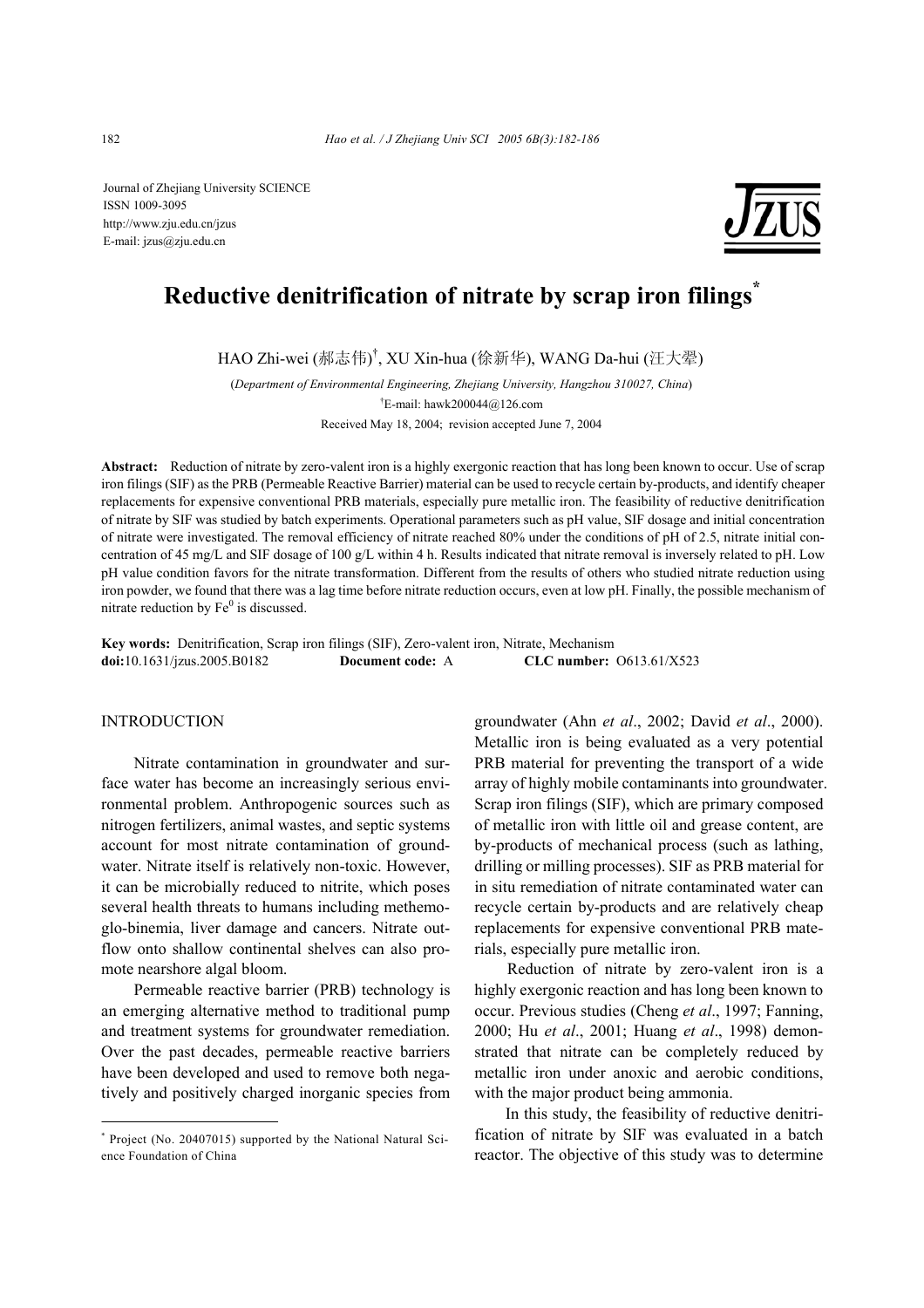the capability and rate of nitrate removal from aqueous solution by SIF, and to gain insight into the mechanism of reduction of nitrate by zero-valent iron. Particular attention was paid to the relation between the pH value and the rate of nitrate removal by SIF.

# EXPERIMENTS AND METHODS

## **Chemicals**

All chemical reagents, such as sodium nitrate, sodium nitrite, sulfuric acid  $(H_2SO_4)$  and acetone were used as received without further purification. Before each experiment, SIF were first pre-treated by diluted  $H_2SO_4$  (pH=2), acetone, and then were rinsed by deionized water several times. After these operations, impurities and organic compounds on the surface of the SIF were removed, which ensured a fresh surface where the nitrate reduction reaction occurred.

#### **Batch experiment procedures**

Batch experiments for reduction of nitrate were conducted in 1 L three-necked flask (shown in Fig.1) with total volume of 500 ml solution in a water bath, which maintains the reaction temperature at 25 °C. The reactant solution was stirred by a mixer at 500 rpm. Initial solution pH was adjusted to desired value by diluted  $H_2SO_4$ . To ensure anoxic conditions, deionized water for nitrate solution was seethed to remove aqueous oxygen before the reaction, and the reactor was purged with nitrogen gas to replace the head volume during the reaction.



**Fig.1 Experimental apparatus for the experiments on denitrificatioin by SIF**

#### **Analytic methods**

Five ml samples were withdrawn by glass syringes at different reaction time, filtered twice through 0.22 µm membrane filters and then analyzed for nitrate and nitrite using Metrohm 792 Basic Ion Chromatograph (IC) equipped with a Metrosep A Supp 4 column (250 mm×4.0 mm), a Metrosep A Supp 4/5 guard column, and a conductivity detector. The eluent (flowrate=1.0 ml/s) was a standard Metrohm mixture of 2.0 mmol/L sodium carbonate and 1.0 mmol/L sodium bicarbonate. pH value was measured with PHS-25C pH meter.

### RESULTS AND DISCUSSION

#### **Denitrification of nitrate**

As shown in Fig.2, interestingly, nitrate reduction did not take place immediately upon addition of SIF. Nitrate was removed rapidly after a short lag time. Huang *et al*.(1998) observed that there was a lag time of a few minutes before nitrate reduction took place, but that the lag time was observed only at pH 4, not at pH 2.5.



**Fig.2 Reductive denitrification of nitrate by SIF (***T***=25** °**C,**  $pH_i=2.5$ ,  $C_0=45$  mg/L,  $C_{SIF}=100$  g/L)

The pH value jumped from 2.5 to 6 in the first few minutes, because the corrosion reaction of Fe took place immediately after the addition of SIF, and then the pH value rose slowly before reaching 6.2 finally. This phenomenon showed that the  $Fe-H<sub>2</sub>O$ system reaction is very important for the reduction of nitrate.

The removal efficiency of nitrate was 80% after 240 min reaction, and the residual concentration was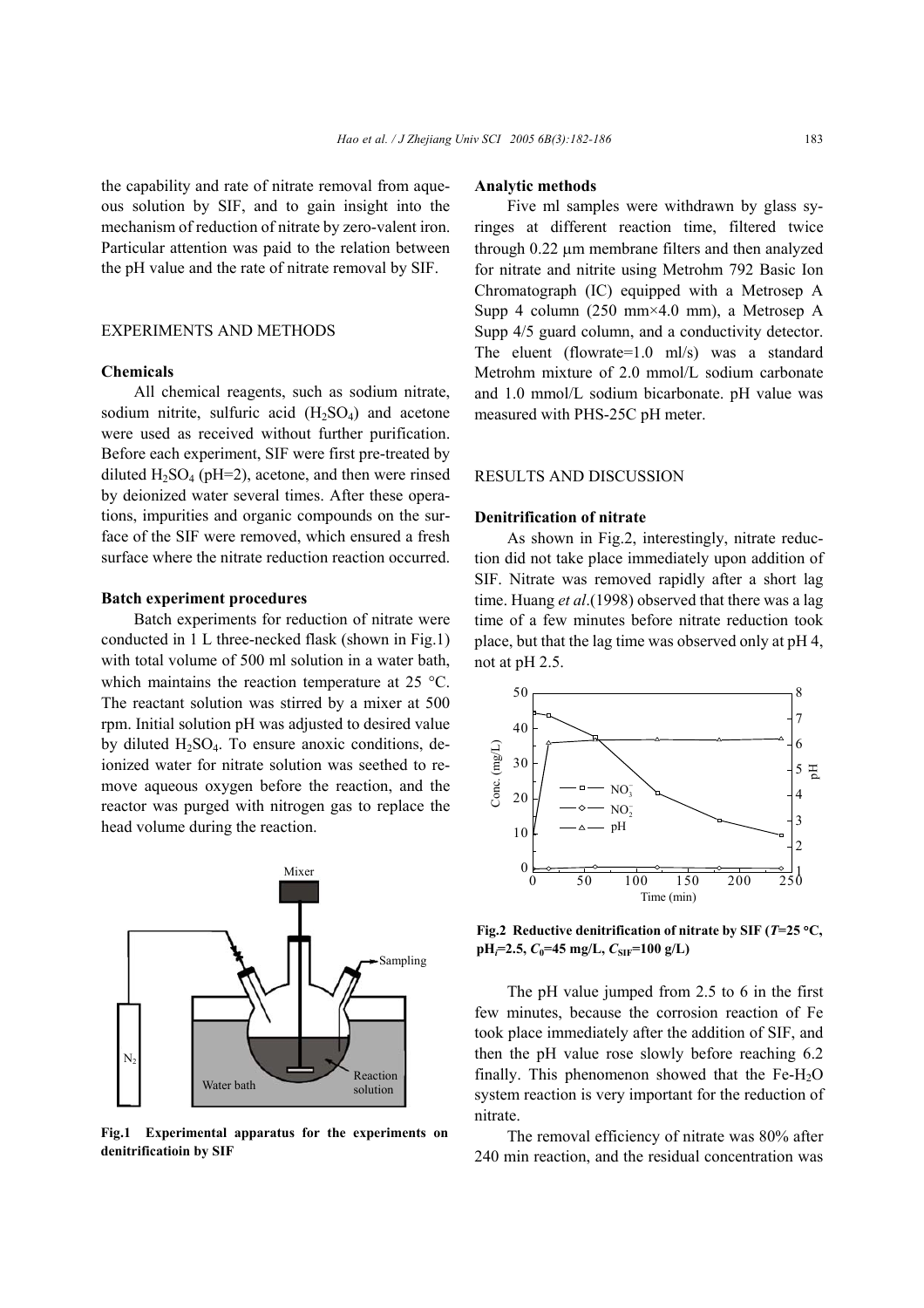9.596 mg/L. Ammonia species are generally considered to be the principal and final products of nitrate reduction, although nitrate is not reduced to ammonia directly. It is theoretically possible that it forms other products including all nitrogen species with lower valence than the +5 of nitrate-N.

IC detected a little quantity of nitrite during our experiments. From the beginning of the reaction, the concentration of nitrite increased to a maximum value, 0.558 mg/L. As the reaction went on, the concentration of nitrite almost fell to zero finally. It was obvious that nitrite is an intermediate reduced product of nitrate. Fig.2 shows that the more nitrite was produced, the faster nitrate was removed from the solution. Ahn *et al*.(2001) also conducted that nitrite was an intermediate product of nitrate reduction by  $Fe<sup>0</sup>$ .

## **Effect of initial pH**

Fig.3 shows different initial pH values adjusted by diluted sulfuric acid  $(H_2SO_4)$ . While initial pH was 2.5, the efficiency of nitrate removal reached nearly 80% in 240 min reaction; while initial pH was 4, the efficiency of nitrate removal was lower than 10%. It was obvious that the presence of  $H^+$  greatly enhanced the nitrate reduction. Ahn *et al*.(2001) suggested that both the initial pH of the solution and the change of pH during reactions played very important roles in the reduction. The solutions pH must be maintained below pH 7 for complete reduction of nitrate. They suppressed the rise of  $pH$  effectively by using  $HgCl<sub>2</sub>$ .



**Fig.3** Effects of initial pH on nitrate reduction ( $T=25$  °C,  $C_0$ =45 mg/L,  $C_{SIF}$ =100 g/L)

 Based on the chemical reaction equations (Eqs.(1)−(5), see mechanism) of reduction, a large amount of ferrous and ammonium ions must be formed. To ensure electro-neutrality of the aqueous-phase, an equal-electric charge amount of hydrogen ions was consumed, at the same time that an equal-electric charge amount of hydroxide ions was produced. This is the reason why solution pH rapidly rose to 6 during the first few minutes of the reaction (Fig.2). Another reason for this phenomenon was that Fe corrosion reaction took place easier or faster than the nitrate reduction reaction. Cheng *et al*.(1997) suggested that Fe corrosion was a necessary factor for nitrate reduction.

#### **Effect of SIF dosage**

Since the reductive denitrification by  $Fe<sup>0</sup>$  takes place on the surface of SIF, the SIF dosage is also a significant variable parameter. Different SIF dosages of 20 g/L, 50 g/L and 100 g/L were evaluated as shown in Fig.4. The reaction of 50 g/L SIF dosage was obviously blocked after one hour reaction, and the removal efficiency of nitrate reached just 50% after 4 h. However, the removal efficiency reached 80% when SIF dosage was 100 g/L.



**Fig.4 Effects of SIF dosage on nitrate reduction (***T***=25** °**C, pH***i***=2.5,** *C***0=45 mg/L)** 

The chemical reaction and/or the mass transfer, which includes the reactants transport from the bulk to the iron's surface and the products diffuse from the surface back to the bulk, may control the rate of the overall process of nitrate removal. Because stoichiometric excess of SIF was added in all experiments and the stirring of the reaction solution increased the efficiency of mass transfer by constantly providing new contact surface area of SIF to nitrate, the mass transfer was not the limiting step for reductive denitrification of nitrate by SIF under our experimental conditions. The total rate of mass transfer was also promoted by increasing the surface area because of higher SIF dosage. Choe *et al*.(2000) concluded that in lower stoichiometric excess of  $Fe<sup>0</sup>$ particles, the reaction rate linearly increased with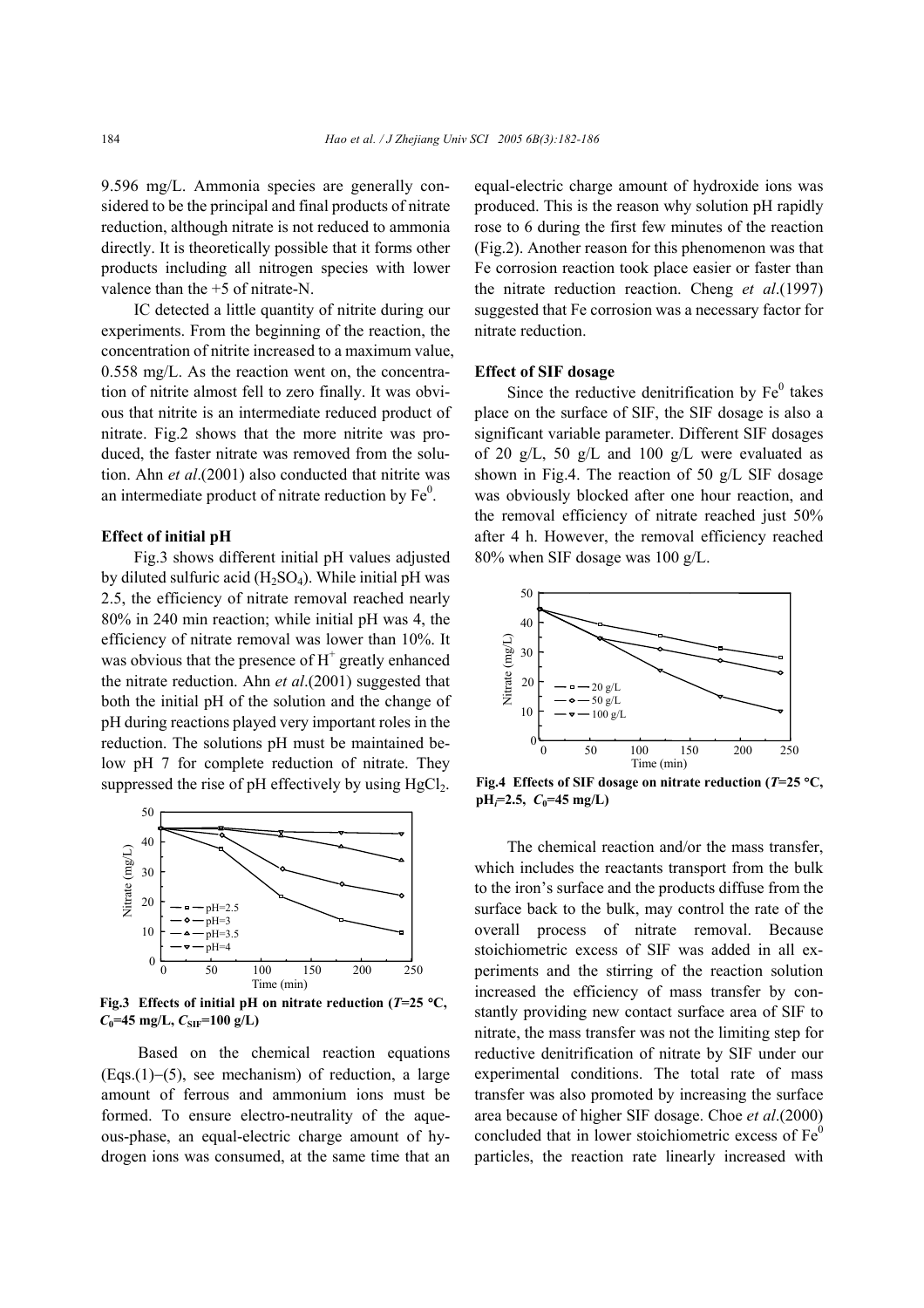increasing amounts of iron to 200 mg/L nitrate solution, and at higher dosage  $(>50 \text{ g/L})$ , its change became very small.

# **Effect of nitrate initial concentration**

The nitrate reduction profiles with different initial nitrate concentration and fixed other parameters are shown in Fig.5. The highest rate of reaction was obtained with the highest initial concentration of nitrate. The removal efficiency of 100 mg/L nitrate dosage was higher than that of 50 mg/L and 25 mg/L. Especially for 25 mg/L nitrate dosage, the nitrate removal was very slow after an hour, and the final removal efficiency was below 60% after 4 h.



**Fig.5 Effects of nitrate initial concentration on nitrate reduction (***T***=25** °**C, pH***i***=2.5,** *C***SIF=100 g/L)**

#### **Mechanism**

The electrons required to reduce nitrate must come from  $Fe<sup>0</sup>$  either directly or indirectly through the corrosion products,  $Fe^{2+}$  and hydrogen. We believe that the mechanism responsible for the rapid reduction of nitrate observed at low pH involves either hydrogen or  $Fe<sup>0</sup>$ . Fig.6 shows the relationship between pH and pe for Fe-N-H<sub>2</sub>O redox system at 25 °C.  $\text{Fe}^{2+}$  and NH<sub>4</sub><sup>+</sup> have large areas under our experiments



Fig.6 pe-pH diagram for Fe-N-H<sub>2</sub>O system Solid lines are the boundaries for Fe species and dashed lines for N species; assuming  $C_{T,Fe}$ =0.01 mol/L

condition (anoxic and pH lower than 7). So we could deduce that a large amount of ferrous and ammonium ions must be formed, ammonium ions are the principal and final product of nitrate reduction. Nitrite has a very small area, which indicates that it is an intermediate and can be further reduced to ammonium ions by Fe.

So the mechanism of denitrification (as Eqs.(1)–(5) show) includes the direct reduction by metallic iron and indirect reduction by the iron corrosion product, hydrogen. Nitrite is an important intermediate reduced product. Nitrate is reduced to ammonium and nitrite simultaneously, then nitrite is further reduced to the final product, ammonium.

$$
2H^+ + Fe^0 \rightarrow H_2(g) + Fe^{2+}
$$
 (1)

$$
NO_3^- + Fe^0 + 2H^+ \to Fe^{2+} + NO_2^- + H_2O
$$
 (2)

$$
NO_3^- + 4Fe^0 + 10H^+ \rightarrow 4Fe^{2+} + NH_4^+ + 3H_2O \tag{3}
$$

- $NO_3^- + 4H_2 + 2H^+ \rightarrow NH_4^+ + 3H_2O$  (4)
- $NO_2^- + 3Fe^0 + 8H^+ \rightarrow 3Fe^{2+} + NH_4^+ + 2H_2O$  (5)

At low pH,  $Fe^{2+}$  formed as a result of the corrosion on the SIF surface in the first few minutes, meanwhile, the pH jumped to 6 rapidly. And it is possible the aqueous protons are reduced by  $Fe<sup>0</sup>$  and form hydrogen species, such as hydrogen atoms (H), which react with nitrate or evolve as  $H<sub>2</sub>$ . Iron can activate adsorbed  $H_2$  similar to catalytic metals such as palladium (Grittini *et al*., 1995; Schreier and Reinhard, 1995). Reardon (1995) noted that H2 molecules split on the iron surface and enter the iron as individual atoms rather than as diatomic molecules. Huang *et al*.(1998) considered that nitrate reduction by  $Fe<sup>0</sup>$  is an acid-driven process and that the proton either directly participates in the reaction or indirectly facilitates it. Cheng *et al*.(1997) detected that pH jumped immediately to 8.8 once reductive reaction took place in an unbuffered solution, and that solution pH also rose to 8.8 within a relatively longer time in the presence of buffers, after which, the reaction almost ceased. In contrast to their findings, when the pH rose to 6.2, although the rate slowed down greatly, the reactions were still going on under our studied conditions. So the reduction of nitrate by zero-valent iron may be also considered as an acid-induced process.

There are three reasons for the lag time after the